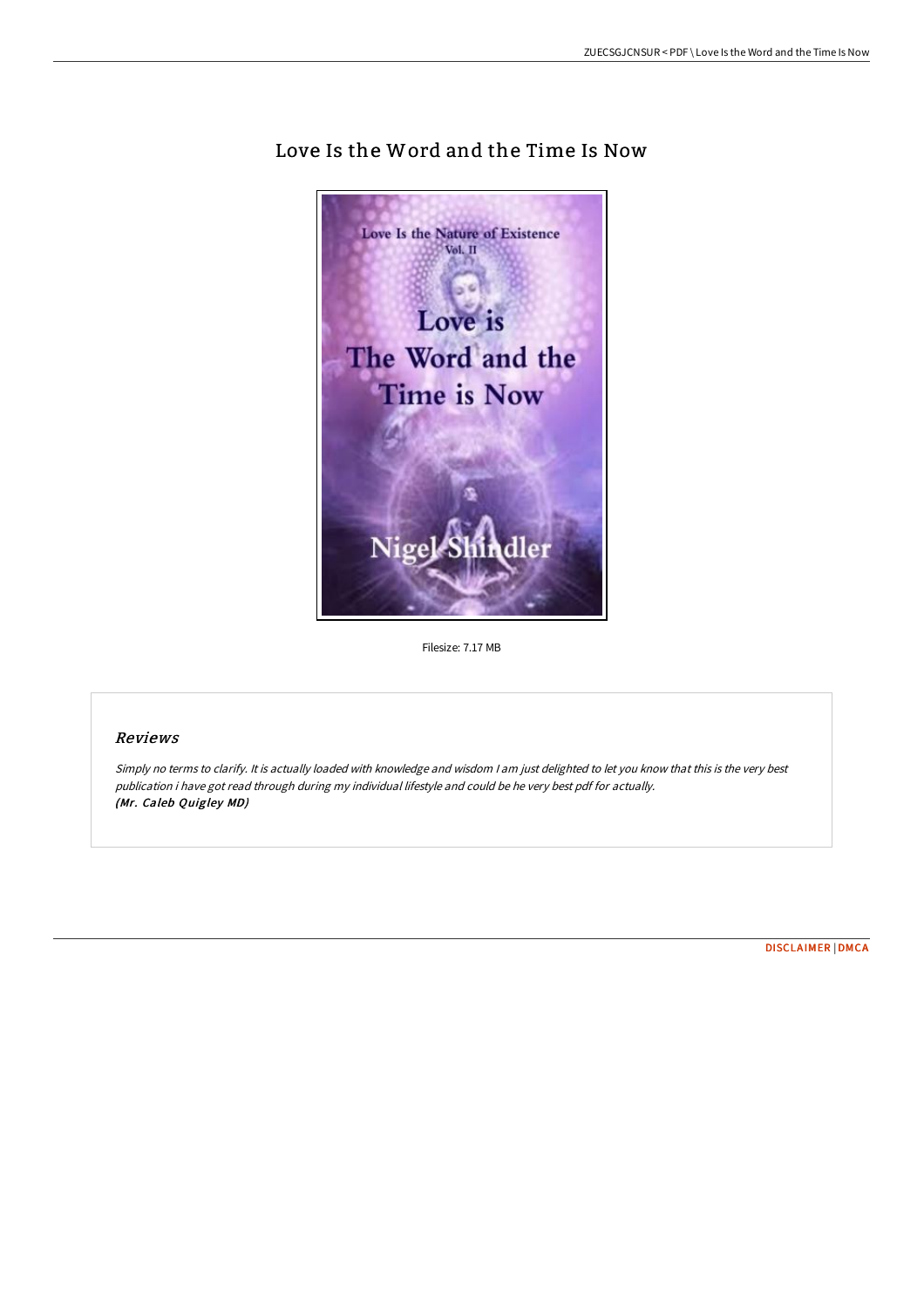#### LOVE IS THE WORD AND THE TIME IS NOW



To save Love Is the Word and the Time Is Now PDF, make sure you access the hyperlink below and download the file or gain access to other information which might be highly relevant to LOVE IS THE WORD AND THE TIME IS NOW ebook.

Createspace, United States, 2014. Paperback. Book Condition: New. 229 x 152 mm. Language: English . Brand New Book \*\*\*\*\* Print on Demand \*\*\*\*\*.Albert Einstein, the creator of both the Special and General Theories of Relativity, spent his golden years in search of the answer to the question; what is the nature of everything? The Unified Field Theory represents the quest to discover how everything is related in the universe; Love Is the Nature of Existence answers that question. The Jew determines how the rest of nature behaves; that includes you, your neighbor across the street, every molecule, as well as every atom. . Once anybody realizes this truth, he also becomes acquainted with the fact that he is no diFerent from anything else; which would necessarily include the stars in the sky, not to mention the galaxies that spin around one another within the furthest dimensions of space. Be here, be now, believe in Love; nothing in existence is, can, or ever will be, beyond, behind, or outside, the truth. In other words, when there is no relativity, there can be no beginning or end within the confines of the Truth. Time, hence, can neither progress nor recede, but remains static, constant. Those who have achieved Self-realization describe the experience as living in the moment. Once it is recognized that time is non-existent, then it can be concluded that space cannot exist also; the elimination of time eradicates the possibility of space; then what is left? The answer is nothing; or nothingness, or, as He is more commonly referred to, God. Norman Mailer, the highly regarded novelist, journalist, playwright, among numerous other things, once described evil as God in exile; his description is absolutely one hundred percent correct. The Jew represents God s love, the way He connects with mankind....

 $\mathbb{R}$ Read Love Is the Word and the Time Is Now [Online](http://digilib.live/love-is-the-word-and-the-time-is-now-paperback.html)  $\mathbf{m}$ [Download](http://digilib.live/love-is-the-word-and-the-time-is-now-paperback.html) PDF Love Is the Word and the Time Is Now